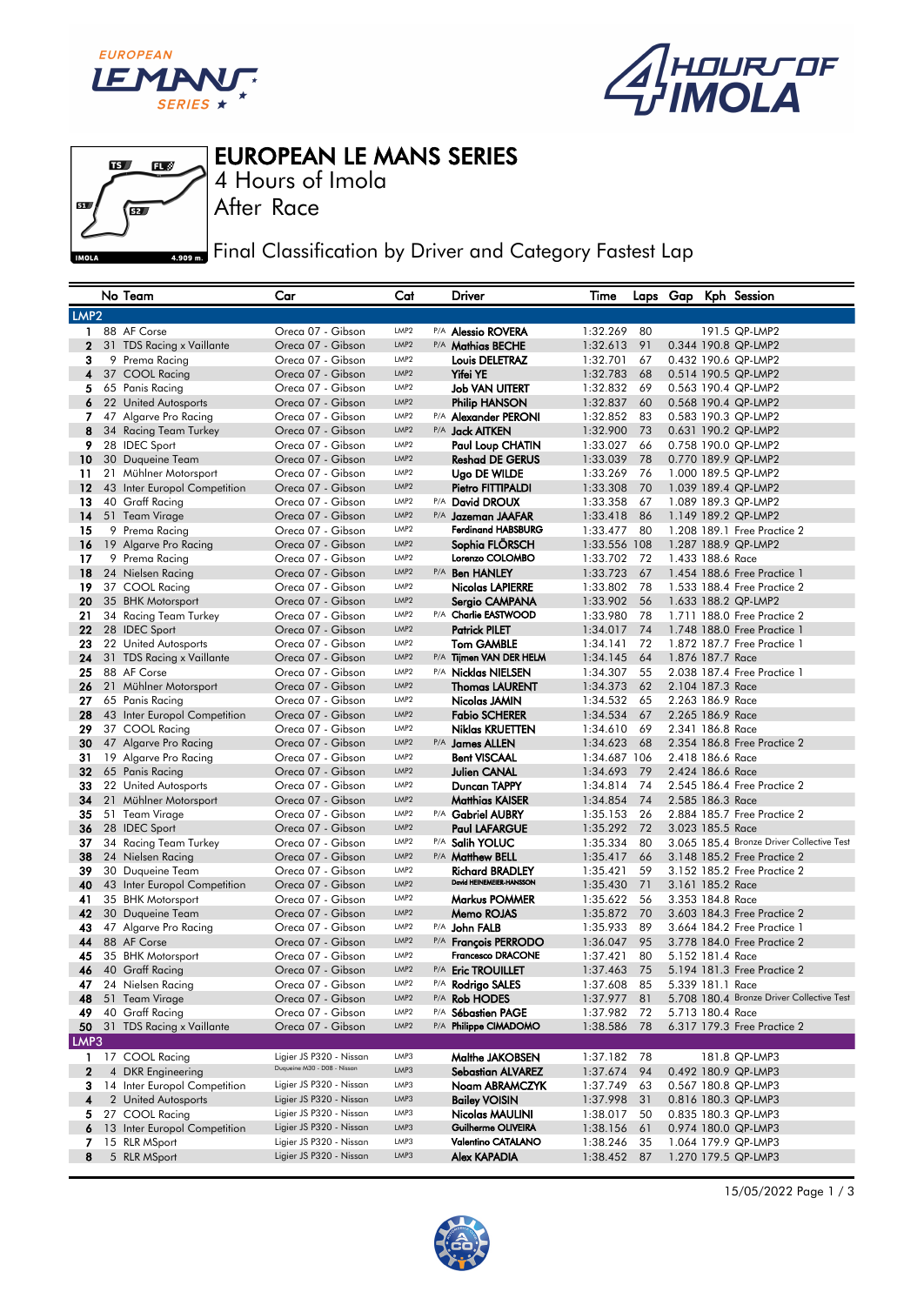



EUROPEAN LE MANS SERIES



After Race 4 Hours of Imola

**Final Classification by Driver and Category Fastest Lap** 

|              | No Team                                          | Car                                                | Cat                   | <b>Driver</b>                                    | Time                        |          |                  | Laps Gap Kph Session                                                                   |
|--------------|--------------------------------------------------|----------------------------------------------------|-----------------------|--------------------------------------------------|-----------------------------|----------|------------------|----------------------------------------------------------------------------------------|
| 9            | 10 Eurointernational                             | Ligier JS P320 - Nissan                            | LMP3                  | <b>Xavier LLOVERAS</b>                           | 1:38.463                    | 22       |                  | 1.281 179.5 QP-LMP3                                                                    |
| 10           | 3 United Autosports                              | Ligier JS P320 - Nissan                            | LMP3                  | <b>Kay VAN BERLO</b>                             | 1:38.517 109                |          |                  | 1.335 179.4 QP-LMP3                                                                    |
| 11           | 7 Nielsen Racing                                 | Ligier JS P320 - Nissan                            | LMP3                  | James LITTLEJOHN                                 | 1:38.823                    | 40       |                  | 1.641 178.8 QP-LMP3                                                                    |
| 12           | 6 360 Racing                                     | Ligier JS P320 - Nissan                            | LMP3                  | <b>Ross KAISER</b>                               | 1:38.906                    | 25       |                  | 1.724 178.7 QP-LMP3                                                                    |
| 13           | 14 Inter Europol Competition                     | Ligier JS P320 - Nissan                            | LMP3                  | Mateusz KAPRZYK                                  | 1:39.128                    | 64       |                  | 1.946 178.3 Free Practice 1                                                            |
| 14           | 13 Inter Europol Competition                     | Ligier JS P320 - Nissan                            | LMP3                  | Nicolas PINO                                     | 1:39.782                    | 49       |                  | 2.600 177.1 Free Practice 2                                                            |
| 15           | 10 Eurointernational                             | Ligier JS P320 - Nissan                            | LMP3                  | Glenn VAN BERLO                                  | 1:39.783                    | 26       |                  | 2.601 177.1 Free Practice 2                                                            |
| 16           | 2 United Autosports                              | Ligier JS P320 - Nissan                            | LMP3                  | <b>Finn GEHRSITZ</b>                             | 1:39.848                    | 20       |                  | 2.666 177.0 Free Practice 2                                                            |
| 17           | 27 COOL Racing                                   | Ligier JS P320 - Nissan                            | LMP3                  | <b>Antoine DOQUIN</b>                            | 1:40.180                    | 58       |                  | 2.998 176.4 Free Practice 1                                                            |
| 18           | 15 RLR MSport                                    | Ligier JS P320 - Nissan                            | LMP3                  | <b>Austin MCCUSKER</b>                           | 1:40.260                    | 53       |                  | 3.078 176.3 Free Practice 1                                                            |
| 19           | 13 Inter Europol Competition                     | Ligier JS P320 - Nissan                            | LMP3                  | <b>Charles CREWS</b>                             | 1:40.768                    | 80       |                  | 3.586 175.4 Bronze Driver Collective Test                                              |
| 20           | 3 United Autosports                              | Ligier JS P320 - Nissan                            | LMP3                  | <b>Andrew BENTLEY</b>                            | 1:41.100 121                |          |                  | 3.918 174.8 Bronze Driver Collective Test                                              |
| 21           | 11 Eurointernational                             | Ligier JS P320 - Nissan                            | LMP3                  | Max KOEBOLT                                      | 1:41.248                    | - 47     | 4.066 174.5 Race |                                                                                        |
| 22           | 2 United Autosports                              | Ligier JS P320 - Nissan<br>Ligier JS P320 - Nissan | LMP3<br>LMP3          | Joshua CAYGILL                                   | 1:41.343                    | 86       |                  | 4.161 174.4 Bronze Driver Collective Test<br>4.165 174.4 Bronze Driver Collective Test |
| 23<br>24     | 7 Nielsen Racing<br>$6\,360$ Racing              | Ligier JS P320 - Nissan                            | LMP3                  | <b>Anthony WELLS</b><br><b>Terrence WOODWARD</b> | 1:41.347 111<br>1:41.722    | 36       |                  | 4.540 173.7 Free Practice 1                                                            |
| 25           | 6 360 Racing                                     | Ligier JS P320 - Nissan                            | LMP3                  | <b>Mark RICHARDS</b>                             | 1:41.805                    | 26       |                  | 4.623 173.6 Bronze Driver Collective Test                                              |
| 26           | 10 Eurointernational                             | Ligier JS P320 - Nissan                            | LMP3                  | <b>Adrien CHILA</b>                              | 1:42.085                    | 76       |                  | 4.903 173.1 Bronze Driver Collective Test                                              |
| 27           | 4 DKR Engineering                                | Duqueine M30 - D08 - Nissan                        | LMP3                  | <b>Tom VAN ROMPUY</b>                            | 1:42.088                    | 57       | 4.906 173.1 Race |                                                                                        |
| 28           | 17 COOL Racing                                   | Ligier JS P320 - Nissan                            | LMP3                  | Maurice SMITH                                    | 1:42.139                    | 54       | 4.957 173.0 Race |                                                                                        |
| 29           | 15 RLR MSport                                    | Ligier JS P320 - Nissan                            | LMP3                  | Horst FELBERMAYR JR                              | 1:42.152                    | 91       |                  | 4.970 173.0 Bronze Driver Collective Test                                              |
| 30           | 17 COOL Racing                                   | Ligier JS P320 - Nissan                            | LMP3                  | Michael BENHAM                                   | 1:42.155                    | 62       |                  | 4.973 173.0 Bronze Driver Collective Test                                              |
| 31           | 11 Eurointernational                             | Ligier JS P320 - Nissan                            | LMP3                  | Jérome DE SADELEER                               | 1:42.183                    | 59       | 5.001 172.9 Race |                                                                                        |
| 32           | 5 RLR MSport                                     | Ligier JS P320 - Nissan                            | LMP3                  | Nick ADCOCK                                      | 1:42.428                    | 73       |                  | 5.246 172.5 Bronze Driver Collective Test                                              |
| 33           | 27 COOL Racing                                   | Ligier JS P320 - Nissan                            | LMP3                  | Jean-Ludovic FOUBERT                             | 1:42.695                    | 84       | 5.513 172.1 Race |                                                                                        |
| 34           | 14 Inter Europol Competition                     | Ligier JS P320 - Nissan                            | LMP3                  | James DAYSON                                     | 1:43.181                    | 92       | 5.999 171.3 Race |                                                                                        |
| 35           | 4 DKR Engineering                                | Duqueine M30 - D08 - Nissan                        | LMP3                  | Alexander BUKHANTSOV                             | 1:43.520                    | 52       |                  | 6.338 170.7 Free Practice 2                                                            |
| 36           | 5 RLR MSport                                     | Ligier JS P320 - Nissan                            | LMP3                  | Michael JENSEN                                   | 1:43.735                    | 59       |                  | 6.553 170.4 Bronze Driver Collective Test                                              |
| <b>LMGTE</b> |                                                  |                                                    |                       |                                                  |                             |          |                  |                                                                                        |
| $\mathbf{1}$ | 95 Oman Racing with TF Sport                     | Aston Martin Vantage AMR<br>Porsche 911 RSR - 19   | LMGTE<br>LMGTE        | Jonathan ADAM                                    | 1:41.206                    | 63       |                  | 174.6 Free Practice 2                                                                  |
| $\mathbf{2}$ | 18 Absolute Racing                               |                                                    | LMGTE                 | <b>Alessio PICARIELLO</b>                        | 1:41.390                    | 38<br>57 |                  | 0.184 174.3 Free Practice 2                                                            |
| З.<br>4      | 57 Kessel Racing<br>95 Oman Racing with TF Sport | Ferrari 488 GTE Evo<br>Aston Martin Vantage AMR    | LMGTE                 | Mikkel JENSEN<br><b>Henrique CHAVES</b>          | 1:41.418<br>1:41.539        | 70       |                  | 0.212 174.3 Free Practice 2<br>0.333 174.0 Free Practice 2                             |
|              | 5 93 Proton Competition                          | Porsche 911 RSR - 19                               | LMGTE                 | <b>Richard LIETZ</b>                             | 1:41.618                    | 66       |                  | 0.412 173.9 Free Practice 2                                                            |
| 6            | 55 Spirit of Race                                | Ferrari 488 GTE Evo                                | LMGTE                 | <b>David PEREL</b>                               | 1:41.672                    | 53       |                  | 0.466 173.8 Free Practice 2                                                            |
|              | 7 77 Proton Competition                          | Porsche 911 RSR - 19                               | LMGTE                 | Gianmaria BRUNI                                  | 1:41.729                    | 21       |                  | 0.523 173.7 Free Practice 2                                                            |
| 8            | 83 Iron Lynx                                     | Ferrari 488 GTE Evo                                | LMGTE                 | Michelle GATTING                                 | 1:41.772                    | 59       |                  | 0.566 173.6 Free Practice 2                                                            |
| 9            | 66 JMW Motorsport                                | Ferrari 488 GTE Evo                                | LMGTE                 | <b>Matthew PAYNE</b>                             | 1:41.811                    | 83       |                  | 0.605 173.6 Free Practice 2                                                            |
| 10           | 60 Iron Lynx                                     | Ferrari 488 GTE Evo                                | LMGTE                 | Davide RIGON                                     | 1:41.814                    | 60       |                  | 0.608 173.6 Free Practice 2                                                            |
| 11           | 69 Oman Racing with TF Sport                     | Aston Martin Vantage AMR                           | LMGTE                 | Ahmad AL HARTHY                                  | 1:41.974 105                |          |                  | 0.768 173.3 QP-LMGTE                                                                   |
| 12           | 57 Kessel Racing                                 | Ferrari 488 GTE Evo                                | LMGTE                 | <b>Frederik SCHANDORFF</b>                       | 1:41.991                    | 67       |                  | 0.785 173.3 Free Practice 2                                                            |
| 13           | 69 Oman Racing with TF Sport                     | Aston Martin Vantage AMR                           | LMGTE                 | <b>Marco SORENSEN</b>                            | 1:42.357                    | 63       |                  | 1.151 172.7 Free Practice 1                                                            |
| 14           | 83 Iron Lynx                                     | Ferrari 488 GTE Evo                                | LMGTE                 | Sarah BOVY                                       | 1:42.357 112                |          |                  | 1.151 172.7 QP-LMGTE                                                                   |
| 15           | 18 Absolute Racing                               | Porsche 911 RSR - 19                               | LMGTE                 | Martin RUMP                                      | 1:42.409                    | 10       |                  | 1.203 172.6 Free Practice 1                                                            |
| 16           | 33 Rinaldi Racing                                | Ferrari 488 GTE Evo                                | LMGTE                 | <b>Fabrizio CRESTANI</b>                         | 1:42.509                    | 61       |                  | 1,303 172.4 Free Practice 2                                                            |
| 17           | 93 Proton Competition                            | Porsche 911 RSR - 19                               | <b>LMGTE</b><br>LMGTE | Zacharie ROBICHON                                | 1:42.756                    | 42       |                  | 1.550 172.0 Free Practice 1                                                            |
| 18           | 55 Spirit of Race<br>19 18 Absolute Racing       | Ferrari 488 GTE Evo<br>Porsche 911 RSR - 19        | LMGTE                 | <b>Matthew GRIFFIN</b><br><b>Andrew HARYANTO</b> | 1:42.770 49<br>1:42.926 71  |          |                  | 1.564 172.0 Free Practice 1<br>1.720 171.7 QP-LMGTE                                    |
|              | 20 69 Oman Racing with TF Sport                  | Aston Martin Vantage AMR                           | LMGTE                 | Samuel DE HAAN                                   | 1:43.015 59                 |          |                  | 1.809 171.6 Free Practice 2                                                            |
| 21           | 66 JMW Motorsport                                | Ferrari 488 GTE Evo                                | LMGTE                 | Sean HUDSPETH                                    | 1:43.016                    | 55       |                  | 1.810 171.6 Free Practice 1                                                            |
| $22 \,$      | 77 Proton Competition                            | Porsche 911 RSR - 19                               | LMGTE                 | <b>Christian RIED</b>                            | 1:43.033                    | 81       |                  | 1.827 171.5 Free Practice 2                                                            |
| 23           | 32 Rinaldi Racing                                | Ferrari 488 GTE Evo                                | LMGTE                 | Gabriele LANCIERI                                | 1:43.075                    | 30       |                  | 1.869 171.5 QP-LMGTE                                                                   |
| 24           | 77 Proton Competition                            | Porsche 911 RSR - 19                               | LMGTE                 | <b>Lorenzo FERRARI</b>                           | 1:43.078                    | -17      |                  | 1.872 171.4 Free Practice 1                                                            |
| 25           | 60 Iron Lynx                                     | Ferrari 488 GTE Evo                                | LMGTE                 | Matteo CRESSONI                                  | 1:43.118                    | 65       | 1.912 171.4 Race |                                                                                        |
| 26           | 66 JMW Motorsport                                | Ferrari 488 GTE Evo                                | LMGTE                 | Giacomo PETROBELLI                               | 1:43.150                    | 93       |                  | 1.944 171.3 QP-LMGTE                                                                   |
| 27           | 33 Rinaldi Racing                                | Ferrari 488 GTE Evo                                | LMGTE                 | Oscar TUNJO                                      | 1:43.416                    | 55       | 2.210 170.9 Race |                                                                                        |
| 28           | 57 Kessel Racing                                 | Ferrari 488 GTE Evo                                | LMGTE                 | Takeshi KIMURA                                   | 1:43.419 100                |          |                  | 2.213 170.9 QP-LMGTE                                                                   |
| 29           | 55 Spirit of Race                                | Ferrari 488 GTE Evo                                | LMGTE                 | Duncan CAMERON                                   | 1:43.502 126                |          |                  | 2.296 170.7 QP-LMGTE                                                                   |
| 30           | 83 Iron Lynx                                     | Ferrari 488 GTE Evo                                | LMGTE                 | <b>Rahel FREY</b><br>Michael FASSBENDER          | 1:43.880                    | -44      | 2.674 170.1 Race |                                                                                        |
| 31<br>32     | 93 Proton Competition<br>33 Rinaldi Racing       | Porsche 911 RSR - 19<br>Ferrari 488 GTE Evo        | LMGTE<br>LMGTE        | <b>Christian HOOK</b>                            | 1:44.336 106<br>1:44.425 99 |          |                  | 3.130 169.4 QP-LMGTE<br>3.219 169.2 Free Practice 2                                    |
|              |                                                  |                                                    |                       |                                                  |                             |          |                  |                                                                                        |

15/05/2022 Page 2 / 3